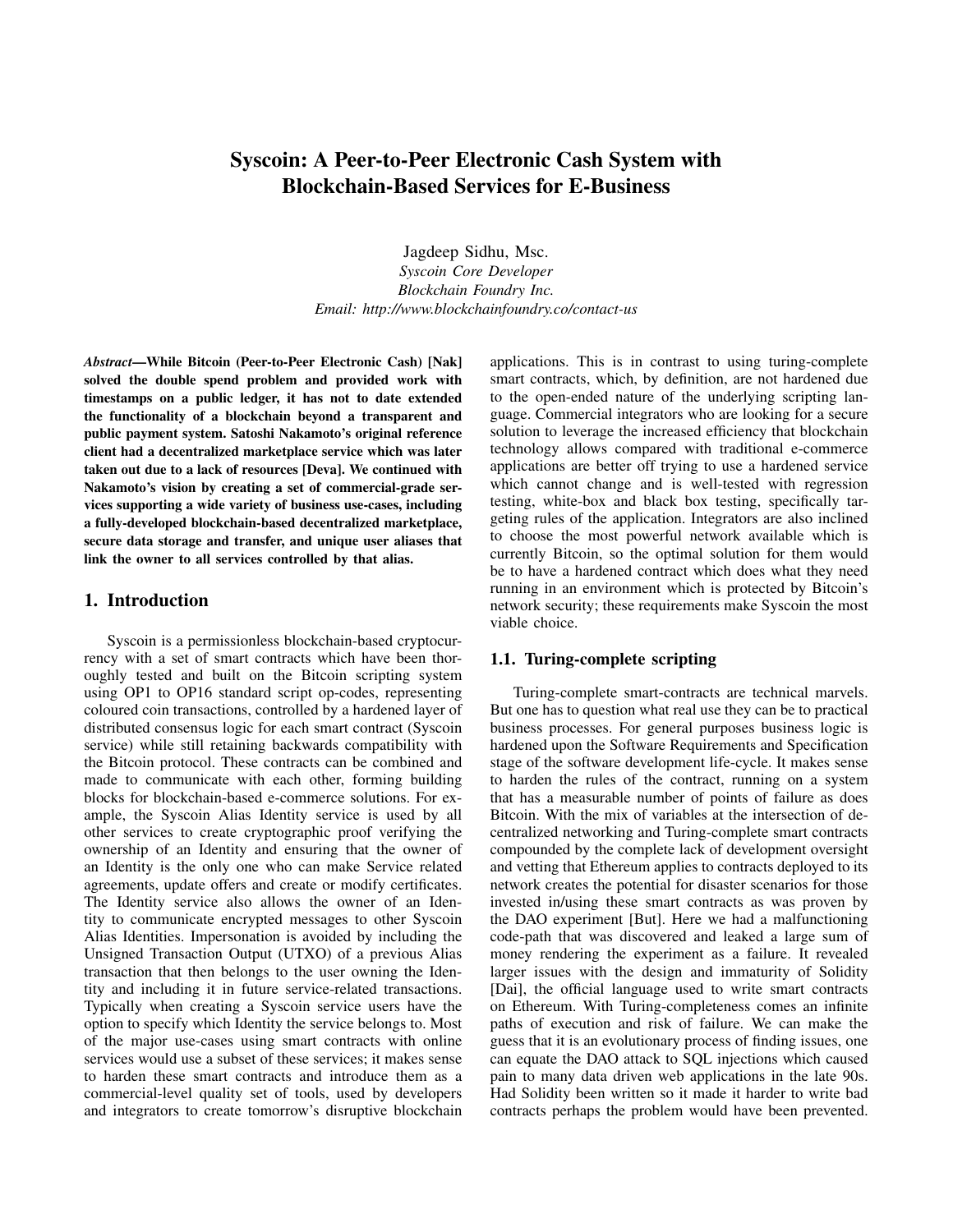The consensus currently is that if you do not need smart contracts to solve your problem it is best avoided until the languages and toolboxes on top of the smart contract core API are hardened to a point where they certified to be used by the general public. It is an open-box software experiment that is useful for applications which can offer cost-effective contracts that must change on demand. In the context of most of the e-commerce applications we have seen, this level of flexibility is not required. In contrast, with Syscoin we have decided to try to generalize applications into a set of hardened services that can be used in conjunction with each other to create complex use-cases, some of which are visionary and some of which are disruptive to current business flows without totally re-designing them. In an effort to introduce such technology to the real world, which has employed certain processes for years, it is important to try to introduce new technology in a way that is adaptable to the existing processes and works within existing judicial and legislative frameworks. In the grand scheme of things, the speed at which a smart contract can be developed does not matter if it has a high risk of being effectively insecure.

#### 1.2. Innovative service layer

We have created an effective Alias Identity system which allows payments, to and from, direct towards recognizable names. Identity systems have associated data and public keys internally stored, making them useful to perform blockchain activities such multisignature signing, payment discovery and maintaining identity payment balances. We took an intuitive step forward from the Bitcoin core codebase and extended it with capabilities that made business sense without sacrificing security.

An alias can then create an offer in the decentralized marketplace to exchange goods without alias owners. Note that the alias is cryptographically linked to a service such as an offer by enforcing a rule that the alias output of the last alias transaction is linked to the creation of any subsequent Syscoin service transactions. This ensures the owner of the alias identity is the only person who can make those transactions. Offers and certificates may work together in the sale of digital goods.

A certificate is a proof of ownership token of data that can have arbitrary public and private encrypted information. It is transferable and generally done so at request or upon a sale.

Escrow is used to facilitate the exchange of goods or services and money. A general purpose escrow service was incorporated into Syscoin by allowing for transactions to be created at each step; from the creation of the multisignature payment, to the payment or refunding of that payment.

Messages can securely transmit communication between alias identities to facilitate trade negotiations or requests amongst participants in Syscoin service usage.

#### 1.3. Syscoin as a currency

Similarily to Bitcoin, Syscoin acts as a payment system whereby tokens can be securely transferred within the Syscoin network. Syscoin tokens currently have an active market and an observable value, as such they have begun to fulfil the basic functions of a network currency in terms of acting as a store of value, a medium of exchange and a unit of account. As the network scales up, and as the tools we have developed are used by increasing numbers of users, Syscoin tokens will continue to function as the main token powering the network.

#### 1.4. Design philosophy

Syscoin was developed in a carefully designed Agile development process with compatibility with parent source code network Bitcoin in mind. Since Syscoin was forked from the Bitcoin codebase it makes sense to leverage the community of that network in terms of mining and development by ensuring it is as easy as possible to rebase Bitcoin into Syscoin upon major code releases. Merged-mining with Bitcoin means Syscoin users can enjoy a powerful network preventing double spends and other network related attacks. At the time of this writing the Syscoin network carries about 25 percent of the mining power of Bitcoin [Cry].

The goal was to innovate on top of Bitcoin source codebase but be backwards compatible to leverage the network effect of Bitcoin in a manageable way. Since Syscoin is fully complaint with Bitcoin, all of the external tools and processes meant for Bitcoin can also work with Syscoin. The key difference at the core level between Bitcoin and Syscoin is that Syscoin can handle 1 minute block times for faster settlement of transactions. Although Bitcoin was not designed to be a transaction processing mechanism and network speeds have demonstrated to be increasing by at least 50 percent per year based on Neilsen's Law of Internet Bandwith [Nie] (Neilsen accurately predicted that the 300 bps modem speed in 1984 would increase to 120 Mbps lines in 2014) we can safely assume that majority of the network around the world will be able to settle transactions within 1 minute rather than a 10 minute window. Syscoin supports 1 Mb blocks, resulting in the ability to process 10 times more data than Bitcoin. This was needed because the average transaction size in bytes for Syscoin service transactions range from 2 times up to 10 times the size of an average Bitcoin transaction. Even so, the pruning mechanism that was innovated by the Syscoin engineering team is able to cope with demand for Syscoin service related data by removing the bandwidth and storage constraints on the network for service data for these transactions after service expiration.

At the time of this writing, the Bitcoin codebase is about 114k lines of code (physical SLOC). Syscoin's code (around 19k lines of code) on top is about 16 percent of Bitcoin's. An external library cryptopp was added for encryption mechanisms used for certificate, private alias and offer buyer note fields which added 25k lines of code. In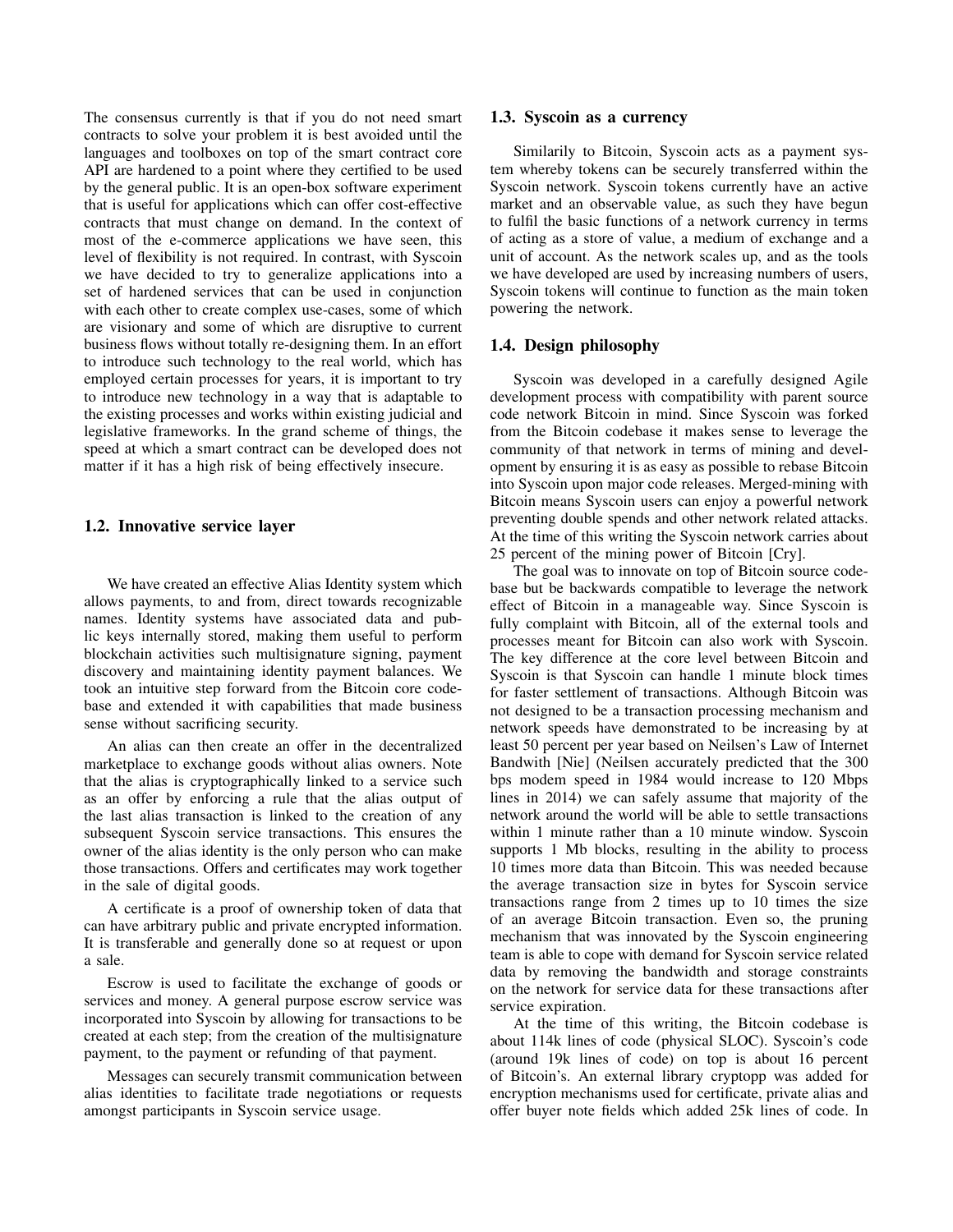total there is about 158k lines of code to date. It is important that code coverage through unit tests correctly indicates the health of the underlying code base to ensure that any changes made do not have unforeseen ripple effects. Not one individual or team is aware enough intellectually to be able to accurately determine the state of health of a system across every isolated change. Since a system like Syscoin relies on valuable tokens which power the network and store users' wealth, it is imperative that the code supporting those tokens is in a state that is safe for the general public to use. Diligence is mandatory for any responsible actors in the development sphere to ensure that any code intended to be used by people who do not understand the open source protocol or who cannot read code is safe to use. Bitcoin developers do a good job with covering their code through unit tests and we have developed a test suite for testing Syscoin services by running multiple nodes while running tests (black box testing). The number of tests in Syscoin is 137 while Bitcoin has 136. The number of tests per line of code is sufficient to prove that the quality of work done in Syscoin matches or exceeds Bitcoin's code base.

# 1.5. Alias identities as the backbone of Syscoin services

Part of what makes the services in Syscoin so intriguing is the connection they have to an alias identity system. Offers, certificates, messages and escrow all require actors to sign off on creation or updates of these services via their aliases. Cryptographically secure signatures (backed by enormous proofs-of-work) are required in order to make changes to the services that aliases are linked with. By linking services to an identity system it makes it much easier to integrate services into real-world scenarios which work with identity-based work flows. Almost anything we do today requires the signature of a known actor on the service contract. By providing a cryptographically secure mechanism to create, manage and link these identities to service contracts, it ensures a seamless integration to processes in real-world scenarios. Not only does this make it easier to understand and explain to others how to use Syscoin's services, but it is also easier to implement more dynamic features on top which leverage the use of aliases, such adding multisignature options to aliases to improve the workflow of common contracts where multiple parties representing a single identity are required to sign. Partnerships, common law or power of attorney contracts are examples of such cases where multiple signatures may be needed to represent an identity.

# 1.6. One key to rule them all

Because Syscoin private keys are equivalent to Bitcoin and ZCash Transparent keys, these chains along with Syscoin become tightly coupled in integration for merchant payments on the decentralized marketplace. Syscoin merchants can provide their merchant payment address in either Bitcoin or Syscoin by using the desired version byte prefixed along with the Hash160 of the Syscoin public key. In ZCash's implementation, 2 bytes are prefixed to the Hash160 of the Syscoin public key ("t1" and "t3" addresses). This way, at the network level, Syscoin is able to respond to requests for payments in other chains and collect those payments all from within one merchant key (the Alias Identity associated with the merchant). An interface within the wallet for Syscoin has been built to manage usability of these payments by connecting to these other chains via RPC connections to validate payments to merchants for offers. The validating nodes could be standard nodes for ZCash and Bitcoin running txindex=1 to ensure crossnetwork transactions can be queried by the getrawtransaction RPC call. A sendrawtransaction RPC call happens upon an escrow completion related to a Bitcoin or ZCash payment for an offer. All escrow-related cryptographic signatures can happen within Syscoin because of the compliance of the address schemes between Syscoin and these supported external chains. This greatly improves usability for escrowrelated payments by hiding the complexity of a multisignature process of an external chain payment within the Syscoin escrow core service code. The only dependence lies in the face of the user interface which is mere convenience. Payment validation at the network level allows cross-chain payments to be validated just as a native Syscoin payment by validating that the destination address and amounts are correct for the offer being paid for. Any interface integrating with the Syscoin core can use their own method for validating that these external payments exist on their chains in the correct amounts; wallet-less nodes with txindex flag for each chain which can be accessed by the interface will be sufficient in most cases.

1.6.1. Mechanism design. Bitcoin provides two incentives for miners: block subsidy through rewards and transaction fees. As Bitcoin rewards wind down it will become unstable due to degrading miner incentive to do what's in the best interest for network security. Selfish-mining and undercutting are very real problems in Bitcoin's mining world. These are discussed in greater length in this paper presented at the ACM CCS [Nar16]. What we present is a novel mechanism design that prevents mining incentive from degrading by tying in usage of services to an inflation metric for block rewards. Transaction fees remain to provide incentive to mine and relay transactions but rewards will continue depending on the demand for using the Syscoin network. A utility metric can be established by determining the number of Syscoin service transactions per block. In Syscoin 2.1, an arbitrary number was chosen (5, not network enforceable) which represents the "highdemand" cutoff threshold for when to burn fees (under the threshold) or when to inflate the fees in the rewards (above the threshold). This means the monetary base can expand (inflate) however so slightly to accommodate for the demand to use Syscoin services and contract (deflate) when there are blocks that fall under the threshold. It is important to note that the fees in question that are being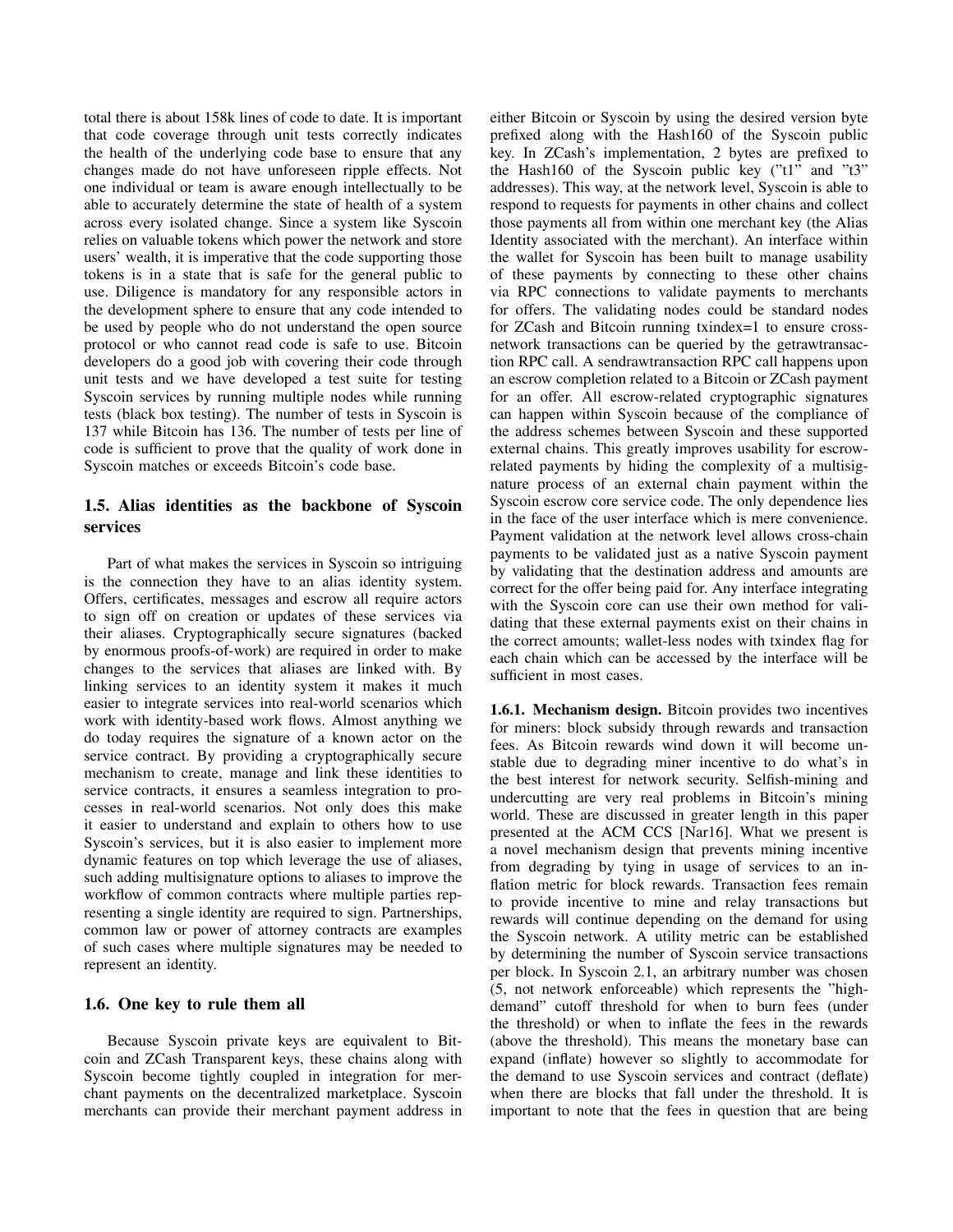burned or inflated are not the transaction fees, which are always paid to miners separately from the block reward, but the Syscoin service fee, which is on top of the transaction fee and is a dynamically adjustable fee from within the rates peg aliases. This creates a democratic system that carries the fee rate which is capable of adjusting the monetary supply based on demand or lack thereof during block producing events by miners. The result is a price stability mechanism similar to inflation targeting by central banks but is done in a decentralized fashion. High demand for the tokens will correlate with a slight adjustment to the supply positively while low demand will deflate and give current token holders more stake as a percentage of total supply (similar to the Proof of Stake consensus algorithm, but in the context of a Proof of Work architecture). The mechanism design closely follows the concept of Ideal Money [Nas02] termed at a Penn State lecture given by the late John F. Nash Jr. (Nobel Laureate in Economics). If we apply the notion of service transaction rate to facilitate the transfer of utility between network participants we have a metric that is the first of its kind, one that denotes true demand for the currency in circulation as a public utility that is audit-able and provides money transfers with transferable utility, and thus, "quality" money which would classify as ideal. Nash alluded to using a "public utility" such as the supply of electric energy or water as a high quality utility for inflation targeting but those are indirectly related to demand which is indirectly related to velocity of money. A utility metric would be ideal if when detecting real velocity of money that the quality of utility is maximized which divides over M1 (money supply). Traditional money velocity is calculated using GDP over M1 or M2 however GDP is a lower quality utility metric used which is not publicly audit-able due to a wide range of factors influencing the utility and susceptible to a range of public perceptions based on how it is calculated. See shadowstats [Wil]. Syscoin provides a way to determine the highest quality utility metric possible by providing a way to calculate true money velocity directly by averaging the service transaction creation rate over the monetary base and adjusting the base to accommodate demand to achieve price stability.

The threshold can be extended to become dynamically adjustable through the peg rates alias but this was intentionally left to a static number to keep the mechanism simple and allow public auditability and perception to not become erratic. This would affect price stability as it would begin to obfuscate what the true utility value is at any given moment.

1.6.2. Self-governing rate system. Because we wanted users to be able to transact in currencies other than Syscoin, we needed a way to access this information not only in the user interface but in the consensus code to be able to validate that offers were paid in correct amounts and to the correct person.

To do this we created the sysrates.peg alias which stores currency information in relation to Syscoin price. It is updated dynamically based on the volatility on exchanges. Other things such as transaction fees and arbiter fees are also stored and dynamically adjustable during network run-time to avoid having to do any soft or hard forks and having them take affect in real-time versus voluntary updates of miners and client wallets. Transaction fees are used for determining the amount of fees used when sending payments to escrow with Syscoin, Bitcoin or ZCash [Devb]. Because miners may change the amount of fee it takes to mine and relay a transaction, these variables are best to be dynamically adjustable based on market conditions. Of course, sysrates.peg is just a reference implementation of such an exchange rate service to bootstrap the marketplace with a ready-made and updated alias with exchange rate information. It may fulfill the needs of 90 percent of users who do not want to manage their own exchange rates and fees. However, for the select few who do care, they may change the alias that their offers use for exchange rate information and even expand the exchangeable currencies they accept. Their peg may also be used by others who feel perhaps that sysrates.peg fees are not desirable and want to use a different option (anyone can create their own exchange rate peg). By allowing users to select the exchange rate alias that their offers relies on, it creates a self-governing system of exchange rates and fees which adapt to the needs of the users on the network. See below in the Alias Rate Peg section for how the pegs can create a democratic rate system which scales with the price of Syscoin.

#### 1.6.3. Quality assurance through network simulation.

A test suite was developed to allow the simulation of live network scenarios. Tests cover pruning, expiry and general use-cases of Syscoin services. It is an integral part of achieving a commercial quality level product in any software application. The setmocktime rpc call is used to set the time in-advance of blocks to simulate expiration of services and pruning.

#### 1.7. Alias identities

We have applied domain-name like rules to Syscoin Alias Identities, allowing only unique case-insensitive names. We have changed the Alias renewal model to be more like Internet domain names; Aliases can be renewed up to five years at any time. Users are now able to send coins and encrypted messages to an Alias using any case formatting desired, the recipient will always be the same. For example, using "Dan" or "dan" is equivalent and will go to the same recipient the user who owns the lowercase version of the Alias "dan".

The following domain-name rules apply to Aliases upon creation:

- The domain name should be a- $z/0$ -9 and hyphen(-)
- The domain name should be between 3 and 64 characters long
- Last TLD can be 2 to a maximum of 6 characters
- The domain name should not start or end with hyphen (-) (e.g. -syscoin.org or syscoin-.org)
- The domain name can be a subdomain (e.g. sys.blogspot.com)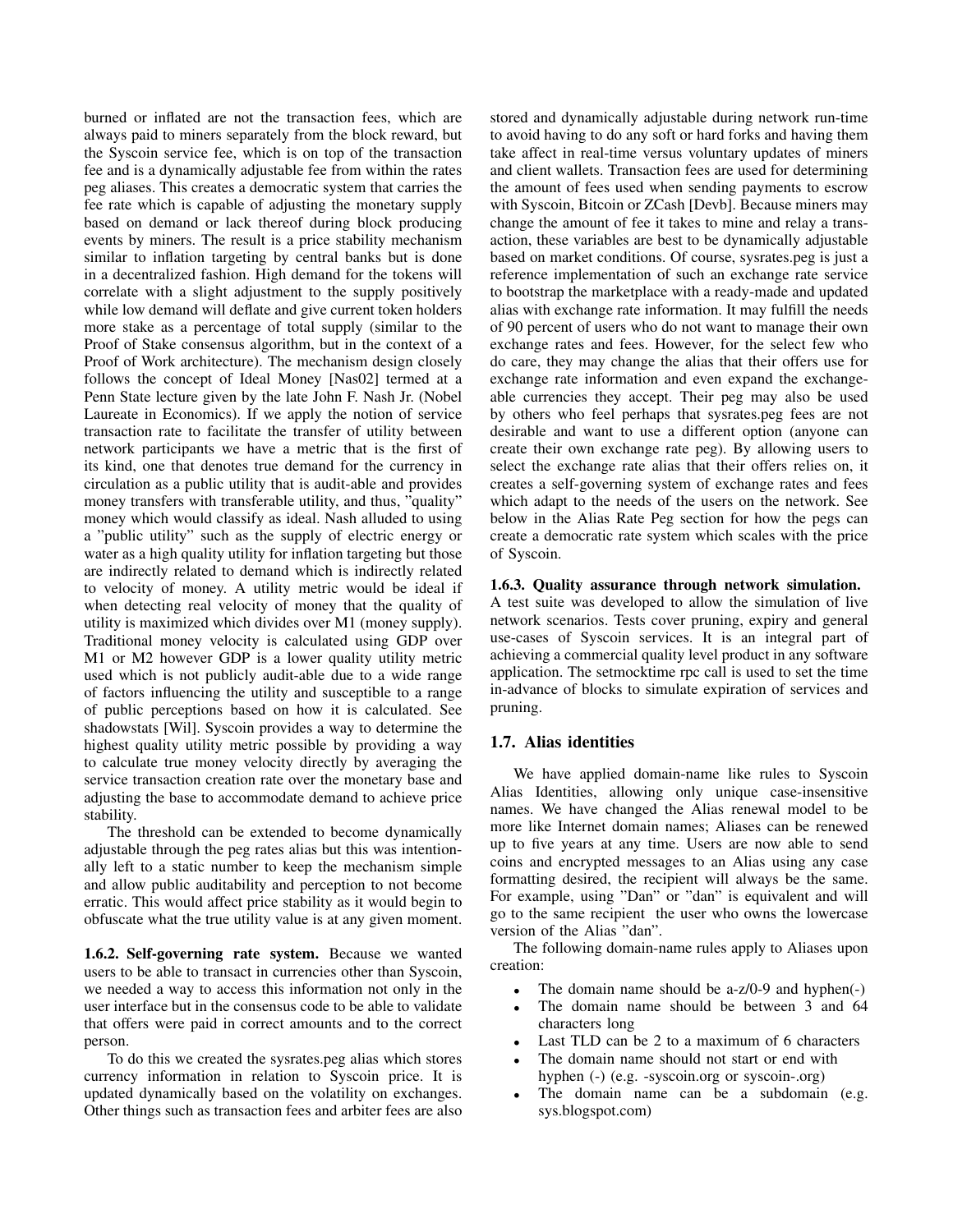- The pricing model depends upon the length of renewal, it is the product of the normal Syscoin service fee with the square of the renewal length.
- $F = F * pow(2.88, R)$  where F=fee in coin amounts and R=renewal from 1 to any number (years)

### 1.7.1. Cryptographic security through alias identities.

Any Syscoin service you create or update must update an Alias identity input which employs a cryptographic scheme that secures the transaction with provable ownership of those transactions. Consensus code for Aliases, Offers, Certificates, Escrows and Messages all require inputs from the Unsigned Transaction Outputs(UTXO) of an Alias Identity transaction that has been signed with the owners private key. This allows for an Identity to play a key role in ensuring safety, secure from impersonation or any other attempt at attacking the integrity of the relationship between the Identity and services that are involved with the Identity. Because the inputs need to be valid in the UTXO database this means that the inputs need at least 1 network confirmation to ensure that the owner is indeed the one who is the one capable of making these transactions. In order to improve usability, 5 (an arbitrary number) of outputs are created upon an alias transaction so that multiple service transactions relating to an Alias Identity can be made within the same block on the network. The alias consensus code ensures that the public key of the alias input to the transaction matches the public key of the alias. This validates the one who is making the transaction to modify or update an Alias Identity.

1.7.2. Public and private profile data. Aliases have public and private profile data. Private data is encrypted to the encryption public key stored in the alias which is generated upon activation of that alias. The encryption private key is itself encrypted to the alias public key so only the owner of the alias can view or change the encryption key used to decrypt sensitive private data. Encryption keys are stored separately so that group encryption becomes possible with multisignature aliases. See section 1.6.6 for more details on group encryption.

1.7.3. Ratings. Ratings are provided (ranging from 1 to 5 inclusive) which keep a count of ratings per user perspective or being a merchant, buyer or arbiter. The count divides the accumulated rating value based on each role to come up with a fractional number between 1 and 5. Feedback and ratings play a key role in identifying actors which are rational and provide willingness for other actors to work with them through marketplace activities.

1.7.4. Transfer ownership. Aliases may be transferred to another public key. A new public key can be generated on the alias screen from the receiver. A public key cannot be shared amongst multiple aliases which would cause confusion in the wallet. Thus at the consensus level transfers are checked to ensure the new public key of the alias does not already exist in another alias inside of the Syscoin alias database.

1.7.5. Alias balances. Since payments to aliases send change back to the alias address it becomes a natural evolution to keep alias balances. The UTXO related transactions for each alias are kept in a separate database to allow spending to and from aliases distinctly separate from other outputs that are available in the wallet. It allows for clean management of funds as well as provides simplicity when dealing with multisignature funds which need signing from multiple parties for spending. It also allows for interaction with the Syscoin services through utilizing the alias authentication mechanism which provides the private key for the alias to unlock UTXOs related to that alias for updating, adding or removing services related to that alias, all in a headless state without the need for wallet interaction. The alias acts as a keystore then and becomes your wallet for the funds inside that alias. Your alias password can be used to unlock those funds using any tool capable of sending rpc commands to an online Syscoin node.

1.7.6. Multiparty encryption through multisignature aliases. An alias makes a symmetric group key K, which extends to multiple parties through the use of multisignature aliases where the key K becomes known to all members of the alias by virtue of sending to each member the encryption of K with his public key. This happens upon update or activation of a multisignature alias. You may begin with a normal alias and extend multiple parties to offer viewership of private data such as certificates or via the encrypted message service or you may revoke the privileges by simply managing which aliases belong to the multisignature alias signature list in the alias settings screen.

All encryption done in Syscoin is done based on Elliptic Curve Integrated Encryption Scheme(ECIES) with the secp256k1 curve. It is the same curve used by the Elliptic Curve Digital Signature Algorithm(ECDSA) algorithm in Syscoin used for signing transactions. The symmetric public key encryption allows the alias service to become the keystore to manage and distribute encryption keys conveniently without involving any complexity with the user. It is also good to note that the curve secp256k1 (a nonconventional Koblitz curve) is not the same as secp256r1 which was used everywhere as standard at the time of Bitcoin's creation. Satoshi was smart enough to know that using secp256k1 non-standard curve was the better choice. We now know in hindsight that secp256r1 involved a seed c49d360886e704936a6678e1139d26b7819f7e90 [Pacb] which is linked to the backdoor found in Dual-EC-DRBG linked to the NSA (thanks to Edward Snowden) [Per]. Even the late Hal Finney questioned the use of a non-standard curve in 2011 not knowing the link between the seed used in secp256r1 and the NSA [Fin]. Thus the encryption in Syscoin is based on a strong security protocol that other encryption mechanisms may not share.

1.7.7. Alias authentication. An aliasauthenticate RPC function is provided to the user that takes in an alias, and a password and gives a private key of that alias. Alias private keys can be generated deterministically by supplying a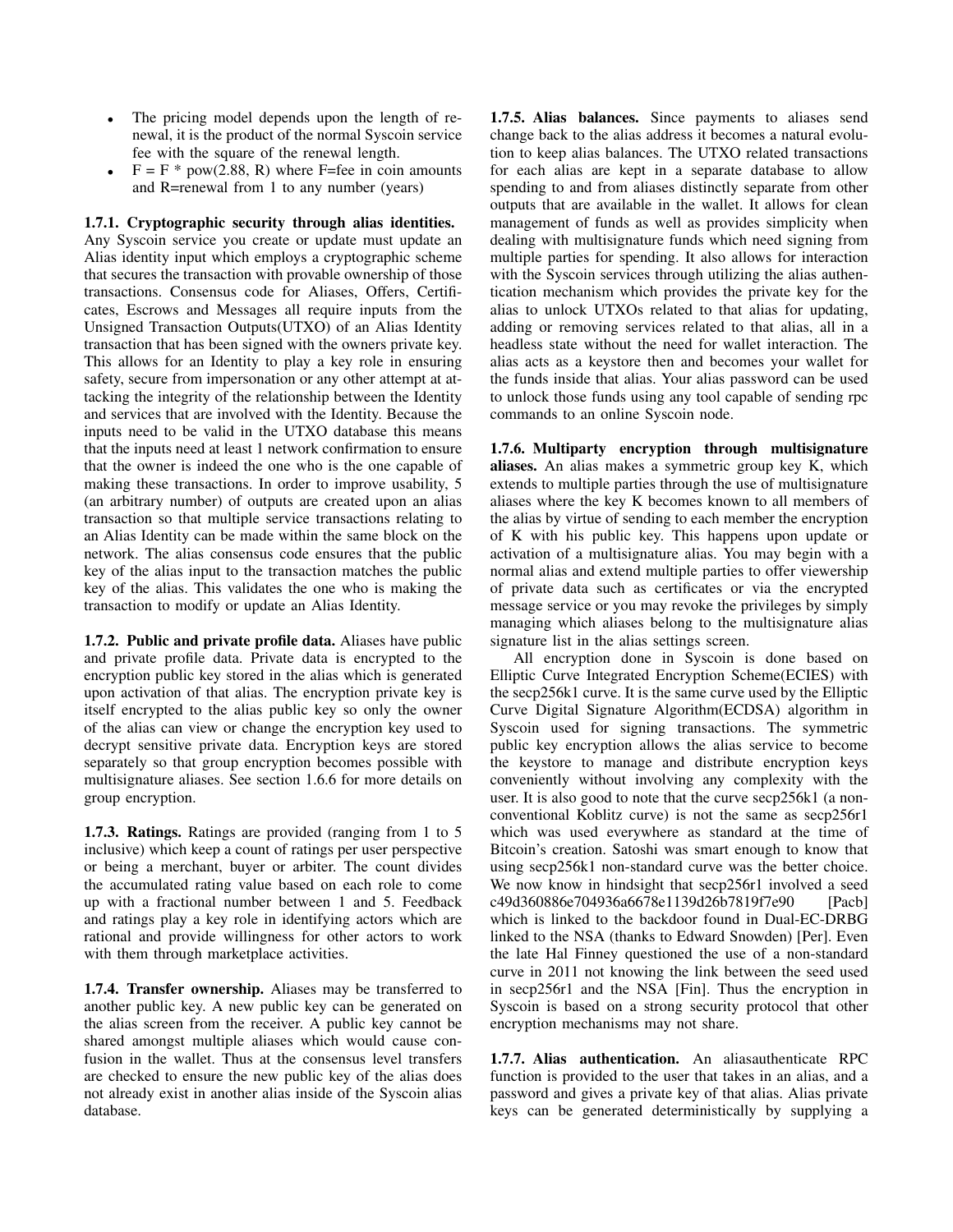password. If an alias is deterministically created or updated, the aliasauthenticate RPC can be used to retrieve the private key from any node on the network. It essentially regenerates the private key and validates that the public key of the alias and public key of the generated private key match to prove it is the correct password/alias combination passed into the function. This is useful for retrieving your private key if you do not have access to your wallet and is part of a bigger goal of being able to transact on the blockchain with walletless nodes. The listing functions of Syscoin such as offerlist, certlist, escrowlist all take in alias or an array of aliases to list information pertaining to those services through the distributed Syscoin services databases. They are not dependent on the wallet to detect which information to display. A private key can be passed into these functions which are used to decrypt sensitive information such as buyer notes and private data from certificates or aliases. The only requirement Syscoin currently has with wallet is to display a list of your own aliases and making transactions to update your services. The Signrawtransaction RPC function is an example of a transaction-creating function which potentially creates a new keystore to sign transaction inputs if private keys are provided to the function and serves as a wallet-less transaction mechanism. Similarly, Syscoin transaction creation routines can do the same thing to remove dependence on the wallet. Doing so opens up interesting designs such as the ability to login (via Syscoin's Aliasauthenticate RPC function) to a secure website (https) that is trusted by the user (perhaps their own website) and create transactions with their services over the Internet running on a server hosting a wallet-less node. Thus the server security requirements and thus costs are reduced to just preventing the DDOS attack. Since no user keys are stored on the server, the majority of incentives for hackers are removed from the design. This fulfills the vision that Bitcoin developers set out for when creating the Signrawtransaction RPC function with the ability to sign with any private key. Because remembering a password is much easier than the private key, the usability of alias authentication brings wallet-less transactions into light.

1.7.8. Safe search. Two tiers of marketplace moderation both user-defined via SafeSearch and team-defined via a 3 tier system. The moderation system allows for a more public-friendly marketplace with options for SafeSearch restricted items. The client can choose if they wish to enable or disable SafeSearch through the wallet settings. Any actor that is adding content that is not suitable for searching for the public can set his or her offer to private which will hide it from the searches but keep its validity on the network just as any other offer.

1.7.9. Expiration. Alias expiry happens based on time. The blockchain protocol acts as a decentralized time server which stamps blocks based on height and time. We leverage the time component of the forging of the block which is backed by an enormous amount of computing work which cannot be modified without redoing the work (Bitcoin's whitepaper showed this is not feasible). Thus we can depend on the time being accurate and reliable as a form of tool to use to detect when an Alias expires. All other services connect to aliases and use the alias that owns the service to detect expiry. Offers, certificates and messages expire when the alias related to it expire and escrow will expire if and only if both buyer and seller aliases involved are expired. This prevents the case where the seller cannot complete escrow because buyer becomes inactive or where buyer cannot complete refund because seller is inactive. As a result of using time for expiry, you may create Aliases which expire at certain timestamps which allow many unique use-cases on the blockchain with time-expiring contracts, provably linked to Syscoin service lifetime. Of course the longer you set the expiry into the future the higher the fee you will pay(see the fee structure above in section 1.6). The fee is dynamically linked to the alias rate peg used for an alias and can adjust to market demands.

1.7.10. Alias rate peg. By default new users will be able to use sysrates.peg which the Syscoin team will manage and update with the most commonly used currencies and payment options based on an algorithm that determines update frequency based on volatility of the underlying currency and assets in the rates alias. Service fees (inside the SYS object of the data model) are included to allow dynamic control of the Satoshi per Byte requirement of Syscoin service transactions. This allows for the service rates to be adjusted using the standard Alias Update API as the market demands. This avoids the need to change rates via costly code updates and forking changes across the network. The updates happen in real-time and take affect across the network in 1 block. For example, if the target price of 1 USD dollar per Syscoin is achieved: the default value of the fee is 4000 Satoshi's per byte and for a 2kb transaction populating an offer related transaction that will be about 0.01 Syscoins after taking into account the minimum relay fee and mining fees. That would equate to about 1 cent USD for each update. Now if the value went up to 100 dollars USD the fees can be reduced to 40 Satoshi per byte to keep the service fee at 1 cent USD. What makes the system democratic is that any Alias Identity can be associated with any other peg rates alias which may offer a rate more indicative of current market sentiment.

Because the owners of Alias Identities can adjust which rate peg alias to associate their alias with at will or even change which alias an offer belongs to which possibly changes which rates peg that offer will use, careful network checks must be performed to ensure that payments are correct across all offers being accepted on the network. When distributed consensus checks are performed, the block height at which the payment was made in, is saved and used as an index to look up the current rate peg for the Alias Identity of the merchant and then price is matched with what the buyer paid. If there is a discrepancy between what the buyer owes for an offer and what the converted rate is calculated to be for that block then the buyer is displayed given an error message on payment. This allows for deterministic payment behavior to ensure merchants that payments are in correct amounts without having to do cumbersome manual check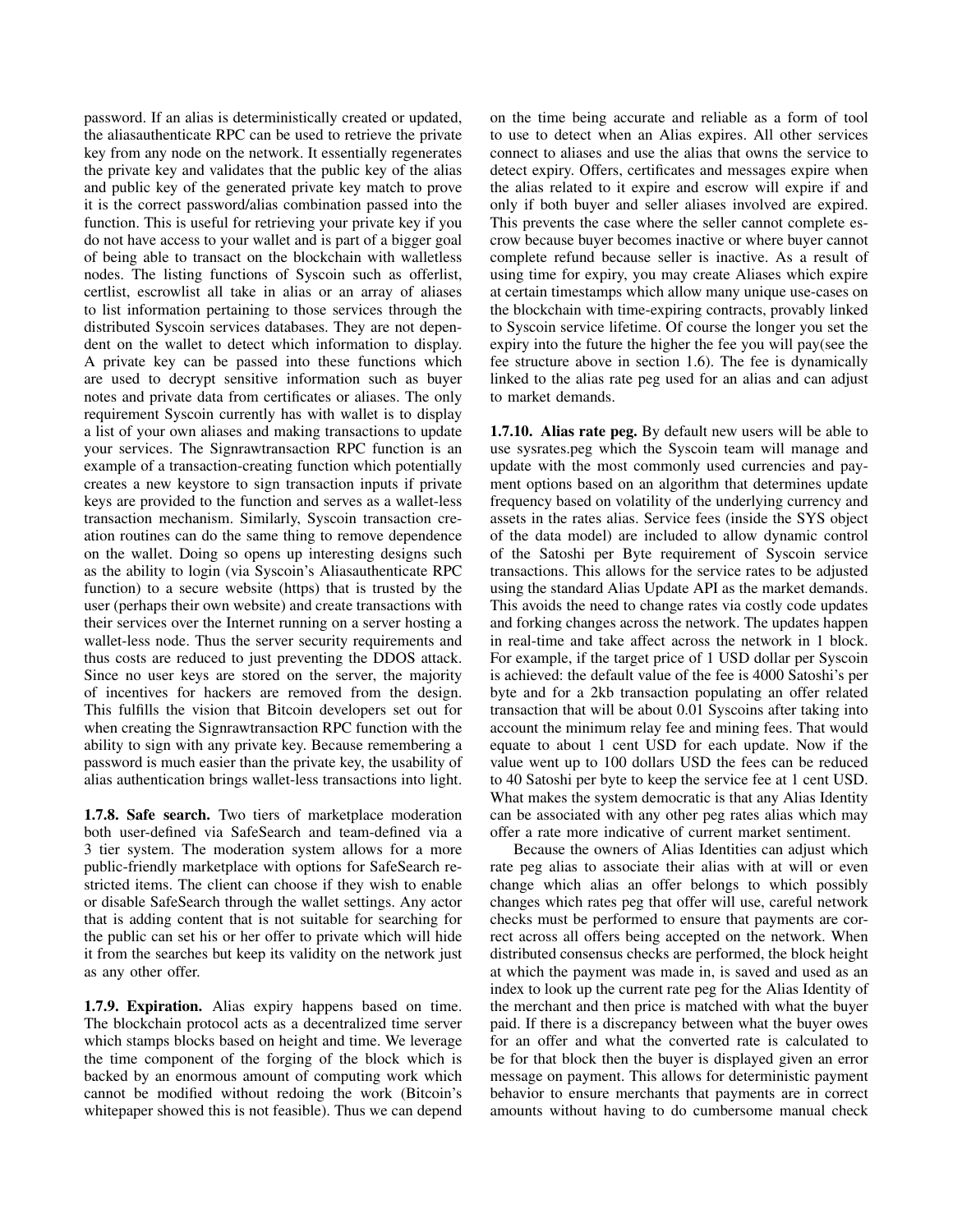for every payment of an offer.

1.7.11. Multisignature identities. In Syscoins identity system (Aliases) we store the public key, the number of signatures required and redeemscript which are an integral part of the multisignature signing process. Without these pieces of information which links the parties involved, a multisignature transaction cannot be signed and sent to the network. In Bitcoin these pieces are all handled offline and if forgotten or misplaced, leads to permanent forfeiture of the coins stored in a multi-signature address.

Syscoin extends multi-signature functionality through Alias Identities by paying to a multisignature transaction rather than using a Script Hash (P2SH). Because P2SH does not have enough information in it to know who needs to sign and how many signatures are required, it forces users to send this information to each other using a cumbersome raw transaction API. Although we can send the information using encrypted Syscoin Messages it is still a hinderance for mass adoption of any technology built using multisignature features of a blockchain based project. Everywhere a payment is done, a redeem-script is looked up from the payment address as an alias identity and used as a destination instead of the address destination. Taking this approach simplifies the process of using multisignature transactions and leads to a more flexible approach on how to best use it- surfacing new use-cases which increase real-world productivity.

A new user interface has been developed to let you sign a multisignature transaction, allowing inspection of the transaction including any Syscoin service related information, before signing. It is now easy to implement a Know-Before-You-Sign policy which allows users to simply check the decoded transaction before signing it. Indeed any multisignature transaction that is signed should not be trusted regardless of who is involved, it should be decoded and checked prior to signing and sending to the network to avoid unscrupulous behavior from bad actors who spend the coins held in escrow in undesirable ways.

By creating an Identity system which supports required multisignature details we can fix the deficiencies in the Bitcoin Core which blocks multisignature transactions from the transaction ledger and spending selection screens such as Coin Control. This allows for a more intuitive user experience of multi-signature transactions at a core level. Everyone from novice to experienced users will appreciate the intuitiveness and convenience of not having to send details to responsible parties to be able to sign and send multi-signature payments on-chain.

As a result Syscoin Aliases now support multisignature ownership. By combining an identity system and multisignature transactions we have an easy to understand system that allows users control over their identity while providing maximum flexibility in terms of real-world usage. Although the blockchain in many ways simplifies business processes and finds newer and better ways to solve problems, we still cannot get around things that involve multiple parties holding sensitive information. Until now. Because Syscoin Certificates were made to store these sensitive pieces of information, it becomes almost natural to think that hooking them up with multisignature Aliases would allow for Certificates to now be fully functional. Indeed that is what we did. We have extended the functionality of offers, messages, certificates and aliases to allow for full multisignature ownership.

### 1.8. Certificates

Digital Certificates on the Syscoin blockchain are useful for all kinds of things from storing bits of data to creating data that may be sold and automatically transferred upon purchase- all with proveable ownership via the blockchain.

1.8.1. Categories. Certificates also use categories like offers however they are restricted to using a certificate category defined in syscategory alias. The alias acts as a dynamic mechanism to update the category system in Syscoin. A certificate must set its category to a certificate or any of its sub categories. The syscategory alias is used by offers and certificates to populate possible default categories that can help in organizing information so it becomes searchable.

1.8.2. Public and private data. Certificates like aliases have public and private data. Usually if someone is to sell a certificate they would have a public section as a preview of the data that is encrypted which would need to be paid for to be accessed. Private data can be accessed by foreign aliases either through creating a multisignature alias and including other aliases or by transferring ownership of the certificate to the new owner. By changing the alias of the certificate to point to a new multisignature alias created by the owner which he assigns 2 aliases he owns and one of the party wishing to read the data, it would allow the owner to control access to the certificate while still allowing decryption of the private data. If the external alias were to try to change the certificate he would have to get signatures from either of your aliases which are part of the signature list of the multisignature alias now controlling the certificate. However since you would have control over 2 of the 3 aliases in the signature list you would still retain control over the certificate allowing you to revoke readability privileges of the foreign alias

1.8.3. Transfer ownership. Certificates can be transferred just like aliases. However you may transfer certificates to other aliases for convenience. New owners will receive reading rights for any private encrypted data. The transfer can be configured to allow editing of certificates upon transfer. If it is enabled then new owners will be able to edit the certificate otherwise it will be locked from updating upon transfer.

### 1.9. Escrow

Syscoin's integrated escrow service allows safer payments of offers by securely holding a buyer's coins in escrow until the terms of the sale are met and as a result the buyer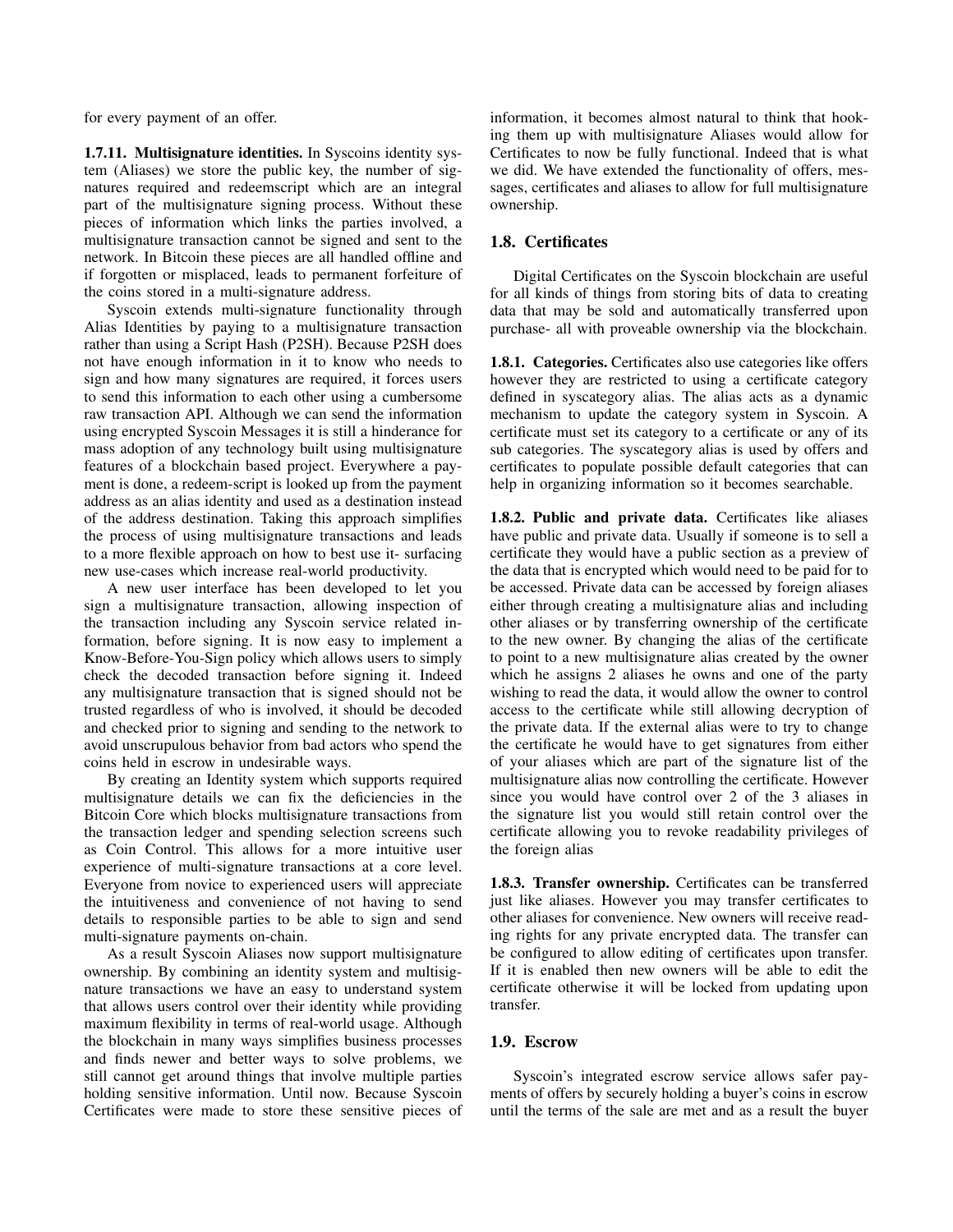releases payment to the seller. In most cases no dispute is filed and no arbiter action is needed. The buyer chooses the arbiter and seller would agree by sending goods or services to the buyer upon which buyer would release payment and seller would collect. Escrow works with native payments in Syscoins as well as external payments with ZEC/BTC by signing transactions inside of the Syscoin network and posting to the appropriate network once the escrow contract is complete.

Arbitrated escrow as illustrated in figure 1 shows the use of a arbiter which acts as a trusted third-part between buyer and merchant for a sale in the decentralized marketplace. An arbiter is paid based on a dynamic fee set in the rates peg for the offer that is sold. The normal escrow transactions which do not involve the use of an arbiter does not pay arbiter any fees because they were not involved in doing any work related to the escrow process. However if the arbiter does get involved and issues a refund or release transaction they will be paid the fee. At the end of the process of completing an escrow all three parties can be rated and given feedback related to the sale. An arbiter can override a refund transaction by also re-issuing it if the merchant creates a malformed refund transaction that does not pay the correct amounts back to the buyer. The same thing applied to an arbiter being able to re-release escrow funds back to the merchant if the buyer acted unscrupulously.

Escrow acts as a zero-sum game between the buyer and merchant in the exchange of goods. If you denote the goods being exchanged and the price paid for them as 1 unit (1U) then we can summarize the exchange of units as follows:

- 1. Buyer creates an escrow for goods or service. -1U
- 2. Merchant transfers goods or service to the buyer. -1U
- 3. Buyer receives goods or service. +1U
- 4. Buyer releases escrow payment to the merchant.  $+1U$

You can see that at the end of the escrow process that the zero-sum game is complete for both parties.

If merchant does not ship goods, the arbiter simply refunds the buyer. If the buyer receives goods and it is as described but doesn't release payment, the arbiter simply releases funds to the merchant. Of course there is no system that is fail-safe from irrational behavior so due diligence needs to be taken on the part of both the buyer and merchant to prove without a reasonable doubt if they had been cheated. The feedback and rating system helps prevent irrational behavior by aligning incentives such that it allows actors to benefit if acting honestly. In other words, buyers will not buy from merchants that are justifiably rated badly and merchants will not sell to buyers who do not seem honest. An arbiter which earns fees will only be used if they are reputable as well.



Figure 1: Syscoin's arbitrated escrow service

1.9.1. Escrow Support on external payments. The multisignature escrow feature works nicely with our DirectBTC/DirectZEC integrations which allows signing and sending raw transactions to the Bitcoin/ZCash networks respectively and spending those coins, all via the Syscoin network. In Syscoin Escrow, if a user wishes to pay via Bitcoin or ZCash they would pay to a generated P2SH representing an escrow address. The raw transactions to spend those coins to the merchant/re-seller for commission and buyer for refunding any escrow arbiter fees would all be done in Syscoin. The involved parties would simply click a button to complete their role in the escrow. Fully signed payments are sent to the Bitcoin/ZCash networks automatically upon release/refund with no manual merchant interaction required. The merchant's payment address is convertable to BTC or ZEC and all they need to do is import their Syscoin merchant private key into a ZEC/BTC wallet to be able to spend their offer payments.

#### 1.10. Offers and decentralized marketplace

We have developed a marketplace where you can securely and reliably buy and sell any items you wish. Entire stores can be created directly through the marketplace where you can sell your own products or re-sell others products for commission

1.10.1. Offers quantities. All Vendors have different requirements for inventory control. In order to satisfy as many use-cases as possible, we have implemented both finite and infinite quantity controls. A vendor can enter a finite inventory of 1-x which matches their physical inventory and that inventory will be reduced by -1 on every completed offer purchase. If the offer is digital in nature or there is an unlimited physical supply, the vendor can enter"-1" which will indicate and allow unlimited offer purchases.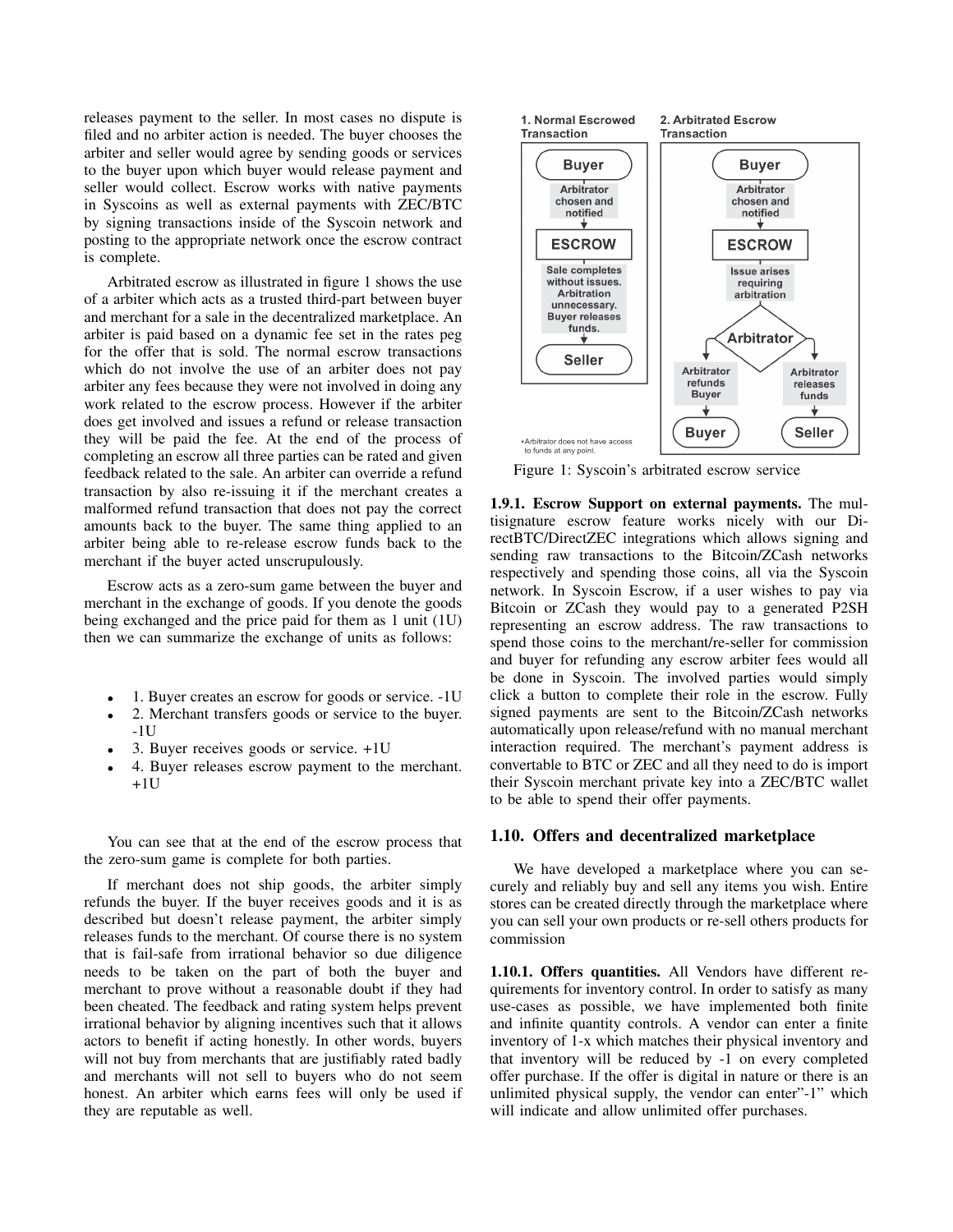1.10.2. Alias rates peg. The sysrates.peg alias is used by default in all offers as it will be managed and updated by the team providing fiat and BTC or ZEC price updates regularly based on a metric of volatility and time. Setting the currency of an offer looks up the conversion rate at the time of sale and applies it in taking coins from the consumer sending to the merchant. However since the offer consensus code can look up what price peg was used and at which block height, it has the ability to detect that a correct payment was made at any given time. This means any other nodes synchronizing from a previous block will be able to deterministically detect payments and discard those that do not pay enough from bad actors. Because the relationship between the conversion rate that the sysrates.peg will use holds over time it can be thought of as a traditional fixed exchange-rate pegging system (to SYS) [Wik]. If the consensus code was not there to maintain the relationship of the asset price to the Syscoin price at the time of payment, then there would be no correlative relationship and would be a simple conversion-at-purchase tool. It is much more than that and deterministic payments across multiple assets including custom ones will allow for flexible payment options and help ease the transition for consumers and merchants from traditional marketplace environments to cryptocurrency ones. The whole goal of the rates peg feature is to provide convenience, should demand for a new fiat token or asset arise, not only can we provide that easily in the sysrates.peg at our convenience by updating the alias public data but anyone else can create an alias peg and have others associate their offers with it. This makes it a trustless design that doesn't depend on the teams rate peg which is just done for bootstrapping users with defaults that will make life a little easier for those who are getting used to the decentralized marketplace and how it works.

1.10.3. Offer currencies. When creating an offer on the marketplace you can choose which currency the item should be priced in. The price is internally stored in Syscoin amounts and converted to display by the conversion rate defined in the peg rate alias associated with the identity that is used to create the offer. It is important to note that payment happens in either BTC, ZEC or SYS but not in any other currency that is simply used for the convenience of price display. If the rates peg is updated, the display price will adjust for any new conversion rate.

1.10.4. Digital sales. Certificates may be sold in conjunction with offers to create sales of digital ownership. A certificate may hold private information such as codes or registration keys that are redeemed for some service by the buyer of the offer. The certificate may be automatically transferred to the buyer upon completion of sale.

1.10.5. Reselling with whitelists. Merchants may leverage a whitelist feature to offer resellers the chance to sell their offers for a commission. This allows drop-shipping of goods and services while offering provable sales through the decentralized marketplace. The merchant of the offer controls the whitelist and can add a discount level on a per entry basis for each reseller. If the merchant sets his offer to private, then end-users must purchase the item through one of the participating resold offers.

1.10.6. Feedback and rating system. Escrows and offers sold through the marketplace offer a convenient way to rate and leave feedback on a per sale basis. For an escrow, one rating is accepted (a number from 1 to 5) representing satisfaction of the sale from 1 being the least satisfactory to 5 being completely satisfied and recommending the user to others. Ratings and feedback can be given to and from arbiters, merchants and buyers. Up to 10 feedback's are allowed to be left per sale for each type of user and are public for anyone to see via the Syscoin API. For a normal sale, buyers and sellers may rate each other once and leave up to 10 pieces of feedback for each other. Ratings and feedback help bolster the reputation of those involved in the marketplace to increase acceptance of those users amongst each other. It is an integral part of a system that is based on global users who may never interact with each other physically.

1.10.7. Multiple payment options. Syscoin currently offers 3 payment options which can be used in combination. Syscoin, ZCash and Bitcoin are currently the three offers options for payment. Syscoin is the native token and as acceptance of the network grows, the token of choice for payments. However to achieve network effect Bitcoin was added which has the highest liquidity of any cryptocurrency. It allows a vast community of users to use Syscoin services with little to no cross-chain configuration. ZCash is helpful for anonymous payments and was also added in the same way Bitcoin was. The private key of the merchant of an offer is the same private key used for payments in Bitcoin and ZCash. The ease of use and convenience it provides makes this feature a key part of the potential growth and network effect for Syscoin services. The low barrier of entry makes it likely that these communities will use Syscoin services and recommend others to use it. It is important to note that the design of the payment options is trust-less. A trustful design would have been to allow payments in other currencies or tokens by exchanging to a desired token of choice by the merchant. The obvious drawback is that trust must be placed on the exchanging medium to convert tokens as well as suffering conversion and slippage making it less enticing to use any token other than Syscoin. This makes it an ideal choice for external communities to use services without suffering loss through conversion and security breaches which may reduce margin to become unprofitable for merchants in the long run.

1.10.8. Private payments via ZCash. Because Syscoin addresses are compatible with ZCash Transparent addresses we can offer ZCash support with complete multisignature support to allow for optional Syscoin escrow functionality. A merchant has the ability to select a combination of payment options from a list of SYS, BTC or ZEC. Once a buyer tries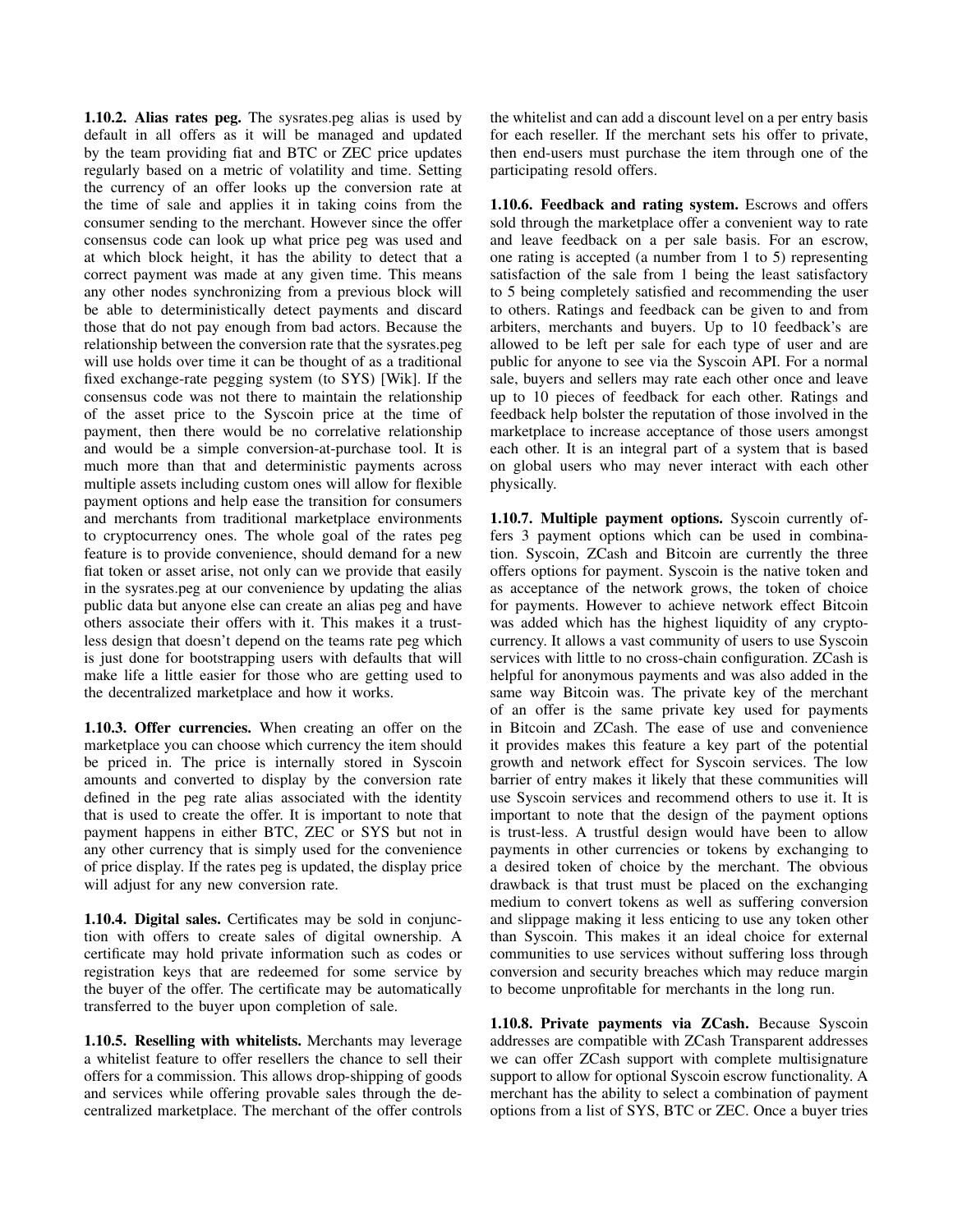to buy the offer they will see the payment options available. Once they select ZEC, a Transparent ZCash address will be generated which uses the same private key as the merchants Syscoin address. The buyer would pay from a private ZCash address to preserve anonymity and the seller would import their private key (at a random time in the future) into their ZCash wallet to claim their funds, and send those funds into an input of a JoinSplit transaction to store them in a private ZCash address, creating a JoinSplit sandwich.

The JoinSplit sandwich can be summarized as follows z-addr to P2SH t-addr to z-addr which provides the maximum amount of privacy with multisignature support. All signing of ZCash transactions within the Syscoin escrow service happens on the Syscoin network and is posted onto the ZCash network upon escrow completion. This offers great usability within a trust-less and decentralized payment design.

The "sandwich" of Pours around a t-addr transaction however this leaks the amounts involved, which an adversary could then correlate with other information such as timing and transport layer metadata. The correlation can be easily voided by randomizing when to complete the second Pour to complete the "sandwich" by sending the t-addr funds to a privacy preserving z-addr.

The process of remaining entirely anonymous is easier for the buyer than it is for the merchant. The buyer simply sends coins from a private ZCash address and retains anonymity. The merchant's process involves generating the merchant Syscoin alias through the use of a faucet (This preserves the merchant's identity since there is no way to link a merchant to a physical identity through the use of a faucet). The involved parties would operate over TOR which is supported by the Syscoin core wallet for security at the network packet layer, to avoid giving up the buyer's or merchant's physical location. Once they create offers and get paid by a merchant which pays from a private ZCash address to the merchant's public Syscoin address. The merchant would then import his private key into a ZEC wallet and convert those funds back into a private ZCash address at a random time by doing random amounts until the full amount is converted (perhaps by simply waiting for multiple sales to accrue before converting to z-addr funds). Doing so prevents a timing analysis attack which allows third parties from linking the payment to the merchant to the private ZCash converting process of the same amount some time later. This timing attack may be relevant only to those merchants that repeatedly sell offers for the same amount of coins and send those coins to private ZCash addresses with some uniform pattern of time and amounts. By simply waiting for multiple sales and/or splitting transfers to private ZCash addresses randomly, timing attacks on the leaked amounts can completely be mitigated and full complete anonymity retained for the merchant.

1.10.9. Shipping notification system. A payment acknowledgement button on escrow and offer payments allows a multi-use notification system to the buyer that either the merchant acknowledges payment and/or they are about to ship the product and give the notification to the buyer to expect the goods or service soon with a tracking number sent via the encrypted messaging system. Of course there is no requirement of how the acknowledgement is to be used or if it needs to be used at all, it is a convenience feature that allows the merchant to acknowledge and perhaps notify the buyer of actions that the merchant has taken upon sale. Perhaps merchants will adhere to a convention of how to use this feature as the network grows and becomes adopted by more users.

1.10.10. Categories. Offer categories can be anything the user specifies. However the notable exception is if you are selling a certificate they must be a certificate category or sub-category. Default categories are defined in the syscategory alias and updated by the Syscoin team to provide a dynamic mechanism of updating categories in Syscoin based on market demands.

1.10.11. "Wanted" section. If you have an item or service that you are looking to buy but cant find it on the marketplace you can list it in the wanted section. The wanted section will have multiple subcategories such as Wanted Services or Wanted Items etc. If a seller matching your needs sees your wanted listing they can simply create an offer fitting your wanted request and get into contact with you via the Syscoin encrypted messaging service to proceed with the transaction. This makes a bidding market that will allow multiple merchants to contact the buyer and have the buyer choose the desired offer to purchase the wanted item. The buyer will choose between merchants with the lowest price with the best feedback, thus it may not always be the lowest price wins. The merchants may also add discounts to the specific customer if the offer is intended to be a live public listing available to anyone. This would be done through the whitelist mechanism of the offer if they wish to reduce the sale price for the specific buyer for whatever reason (most likely wholesale purchases where more than 1 qty is sold).

1.10.12. Private offers. Private offers are useful for hiding offers from public viewing and searches. They also have a role for when a merchant of an offer acts as a wholesaler to whitelist affiliates. If the wholesaler sets his offer to private, the affiliates can themselves have their commission based offers set public however buyers will not be able to directly purchase from the wholesale offer directly but must operate a sale through one of the affiliates of that offer. This mocks the real-life wholesaler/reseller/distributor model where affiliates and wholesalers come to agreement on discounts and commissions and proceed to sell goods on the marketplace without worrying about being cut out by buyers directly purchasing from the wholesaler because it would be cheaper to do so in most cases.

1.10.13. Marketplace moderation. Marketplace moderation is done through the SafeSearch feature which allows for 3-tiers of moderation which is affected by the use of a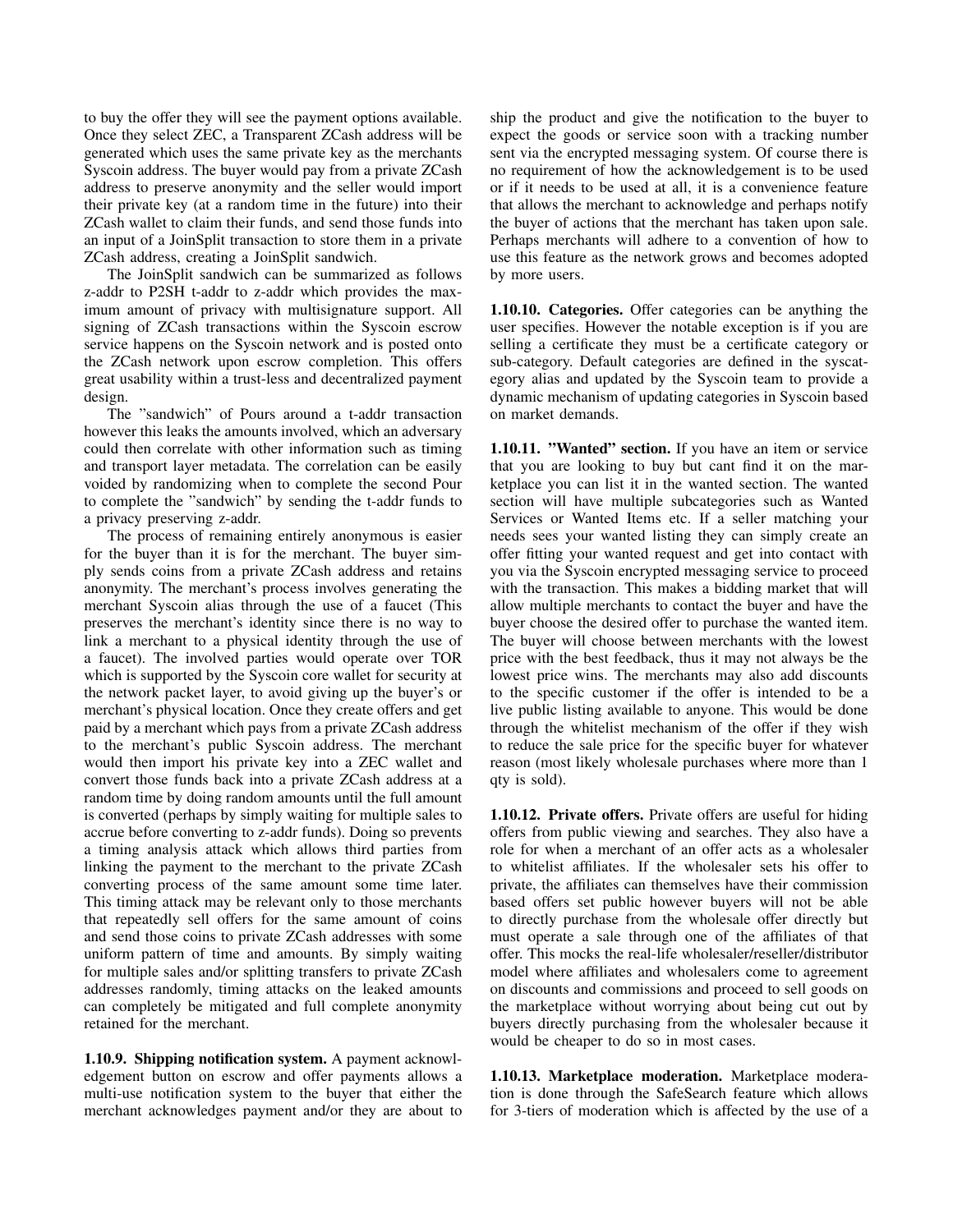sysban alias that the Syscoin team owns. The users of the network are able to set services to SafeSearch but if they are creating content not suitable for viewing and not using SafeSearch then the team can moderate these such pieces of data to remove from public viewing. It is important to note that the sysban moderation does not disable the services from use on the network just that it becomes publicly unviewable and omitted from searches similar to how private offers work. The sysban alias itself is a multisignature alias which ensures that not one but a group of people on the Syscoin team need to arrive at a consensus regarding filtering content. This can later extend to a committee of people that can act as guards of safe viewing which would have the sole jobs of applying moderation or reviewing moderation activities.

1.10.14. Offer geo-location. All Syscoin offers include a placeholder for WC3 standardized (longitude/latitude) data. Because of the global nature of the blockchain, there are many scenarios in which Syscoin services would require a geolocation. A user on the marketplace may wish to search for offers within a defined radius of their current geolocation, look for offers in a location they are travelling to, or look for offers within their country for shipping concerns, and additional use-cases. The current desktop application does not enter this data automatically, as desktop computers normally do not contain the hardware required to retrieve GPS data. While this data could also be obtained from IP address and Service Provider data it would not be very accurate. This data would currently need to be entered manually. It has been included in the 2.1 release to allow development to continue on mobile/web applications which will have access to GPS data.

1.10.15. Dynamic fees. Escrow arbiter and transaction fees for transactions are part of the rates peg alias which are updated by default in the sysrates.peg alias. Merchants are free to use whichever rates alias suites their needs but buyers may choose not to purchase from merchants using offers connected to rates aliases which are not maintained properly or have ludicrous fees. Services which need to look at historical fees to determine payment amounts like escrow and offer payments look up what the fees were at the time of payment. Transaction fees are used for escrow related transactions which depend on what the market rate for mining fee are at the time of sale. They are set to Satoshi per byte amounts. For example a Bitcoin external payment must pay at least 60 Satoshi per byte otherwise parties involved in the sale will be waiting for hours if not days for the transactions to confirm. On release of Syscoin 2.1 the Bitcoin transaction fee is set to 75 Satoshi per byte in sysrates.peg for quick confirmation of payments.

#### 1.11. Messages

Encrypted messages use asymmetric cryptography to send data to alias public keys. The identity system plays a key role in messaging because senders and recipients aliases are used to determine the keys for encryption. The sender and recipient keys are encrypted with the message so that no third parties can read the data transmission without having the private key of either of the parties involved. Multiparty encryption is also possible through the use of multisignature alias identities. See section 1.7.6 Multiparty encryption.

1.11.1. Send raw hex. Because of multisignature aliases, we needed a way to be able to transfer raw transactions to other signatories of that alias in a private and efficient manner. Utilizing the encrypted messaging system made sense but the problem is that there are only about 6300 bytes allowed to go into a Syscoin service transaction and the message needs to be stored twice, one encrypted to the sender and one encrypted to the recipient. Because raw transactions are stored in binary it would make sense to be able to send raw data which can be decoded as hex by the recipient allowing transactions as big as 6000 bytes to be encrypted and sent as raw binary data and decoded as hex by the recipient when using to sign with the multisignature signing tool in the alias screen. Sending as raw binary data instead of hex halves the size of the data transmission size as hex is represented by 2 characters for each byte. When this option is checked, the raw binary message is encrypted to the recipient only and not the sender to save space. The recipient can see the message and copy it and sign the transaction safely and securely. UTXOs that are used by that transaction are locked on the senders wallet to avoid the sender inadvertently spending those outputs on other spending transactions before the signatory signs and posts the raw transaction to the network.

# 1.12. Blockchain pruning

Bitcoin has an option pruning feature which is quite different than what we describe here. Perhaps Segregated Witnesses(Segwit) is the closest related thing to Syscoin's pruning mechanism because it saves bandwidth as well as storage costs. Just as Segwit splits transactions into two with just a hash of the Witness transaction that is carried forward by SegWit compliant clients for consensus validity, Syscoin's pruning mechanism works similarly with service transactions by splitting the Syscoin service transaction into 2 outputs. One is the ownership provable output which links the service to a public key that is capable of modifying the service linked to the information in the output. It is a small scriptPubKey which carries just the important information needed to prove that you own a certain alias. Every other service is linked to an alias which extends provability to services outside of aliases. In the figure below you can see the two outputs. Output 1 has just the alias output which linked to an owner public key. The OP code denotes the type of service it is, a name and guid to be able to lookup the alias from the Syscoin service DB and a hash of Output 2 which is the data carrying OPRETURN representing the data in the Syscoin transaction. Offers, certificates, messages, escrow all create similar Output 1 style outputs with different OP codes, but they all must have an output for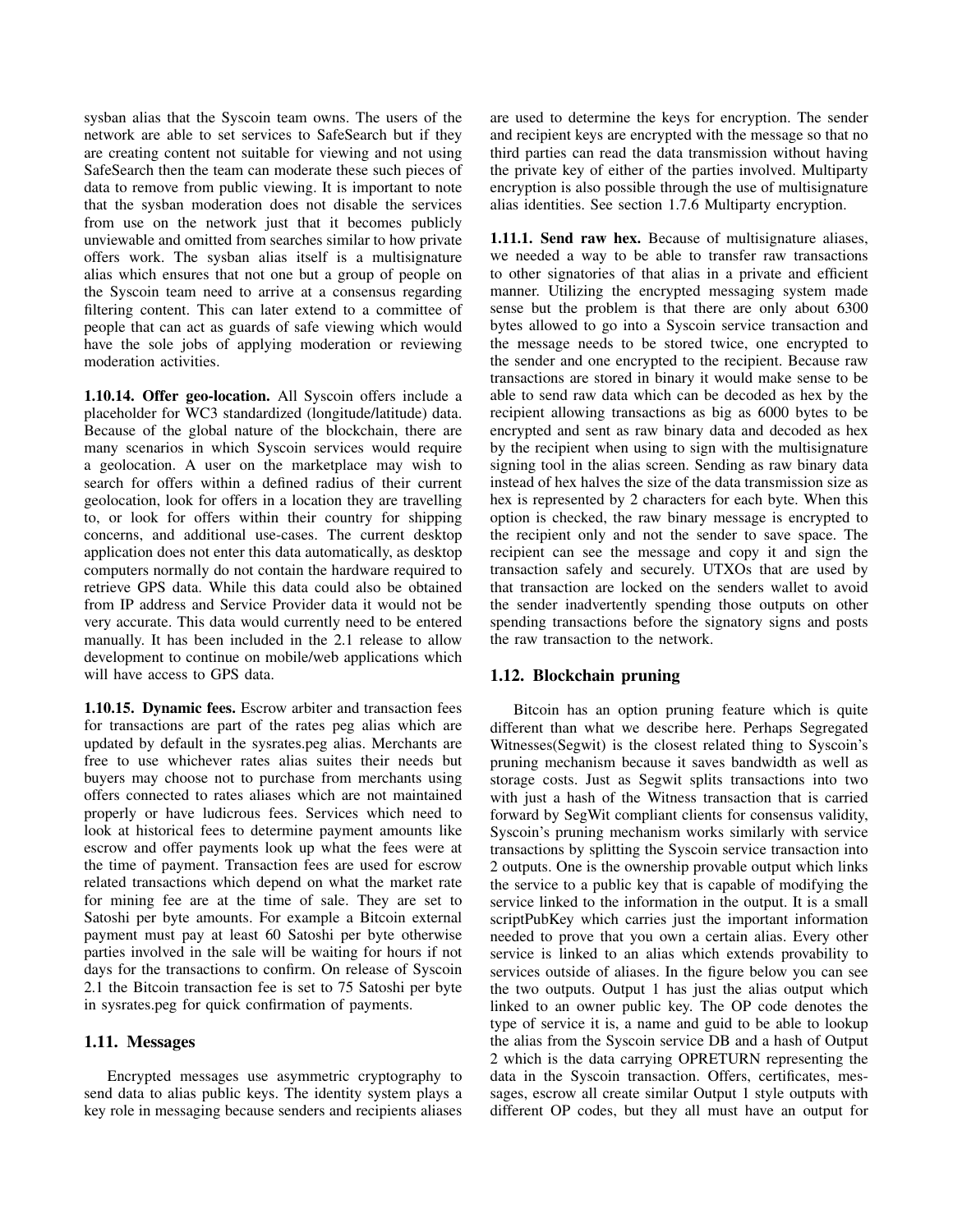the alias which proves that the owner of the alias is the one making the transaction linked to any service. The consensus code will extract the data from Output 2 and check to see that the hash matches from Output 1 to ensure integrity of the data from data mutation attacks. Doing so will let us effectively not have to hash the contents of Output 2 inside of our blockchain transaction. The data must be available on demand inside of the database and it remains so until expiration where it is assumed it will no longer be needed because updates to services are disallowed if expired. A combination of using prunable outputs with expiration of services allows us to create a unique pruning mechanism that will save new nodes syncing from having to download and store expired service data. From preliminary tests run on node4 of our unit test suite shows that data savings are remarkable. Node4 is the node that is set to txindex=1 which disables the Syscoin pruning mechanism. As the unit tests run this node will save all of the pertinent service data inside of its database as per design. In a later test, we've run it as txindex=0 meaning pruning is activated and synchronized a new client to it. Since most of all services were expired running the unit tests the new node synchronized very little data from node4. After synchronization of the blockchain was complete we noticed the data directory size of node4 being 335Kb while the new node only 470 bytes while still maintaining complete protocol consensus.



Figure 2: Syscoin OPRETURN data hashed into UTXO



Figure 3: Syscoin Outputs not hashed by blockchain

# 2. Future work

Depending on the demand for Syscoin services there are some useful features that can be added with minimal effort but intentionally left out due to time constraint for the 2.1 Core release. This would invalidate all regression testing and would require further unit tests for code coverage purposes. There is some work to integrate Syscoin services to complement Segregated Witness functionality which helps scale the transacting mechanism of Syscoin with sending and receiving coins. Although Syscoin Core supported the functionality of SegWit it was left out intentionally until we develop unit tests surrounding the testing of this feature to ensure integrity across service usage.

Perhaps a use-case we have to research for the use of SegWit would be to allow updating Syscoin services offline, in case people want to make many small edits and then finally post onto the network UTXO database once finalized. This would allow the amount of data carrying outputs to be minimized to the data that only needs to be settled for others to use when using those services.

We are also investigating using quantum resistant signature schemes. Perhaps switching Bitcoin's native ECDSA which may be vulnerable to attack from the NSA [Paca] to a Merkle Signature Scheme such as the Improved Merkle Signature Scheme (CMSS) which is faster(up to 10x faster than ECDSA) and quantum resistant. A Merkle Signature Scheme combines the one-time signature scheme (either Lamport or Winternitz) with a Merkle tree (also called a hash tree). This allows us to use one public key to sign many messages without worrying about compromising security.

#### 2.1. Messages

Currently anyone on the network can send anyone else messages. It would be useful if certain identities disallow the general public from messaging to them so they would not have to filter through messages they do not care for. This is a trivial change that involve only allowing replies with previous message inputs attached if some option is set in the recipients alias identity settings.

# 2.2. Auctions

An auction type offer would allow for applications such as real-estate and Ebay style sales to take place. The three auctions types would be Absolute Auction, Minimum Bid Auction and Reserve Auction. Note that Bidding Fee auctions may make sense once the Lightening Network project is released in conjunction with segregated witnesses for payment-channel style interfaces to the blockchain in the context of offers.

#### 2.3. Escrow

We felt that Deposit-less escrow was the better option for mainstream adoption but for the best consumer protection,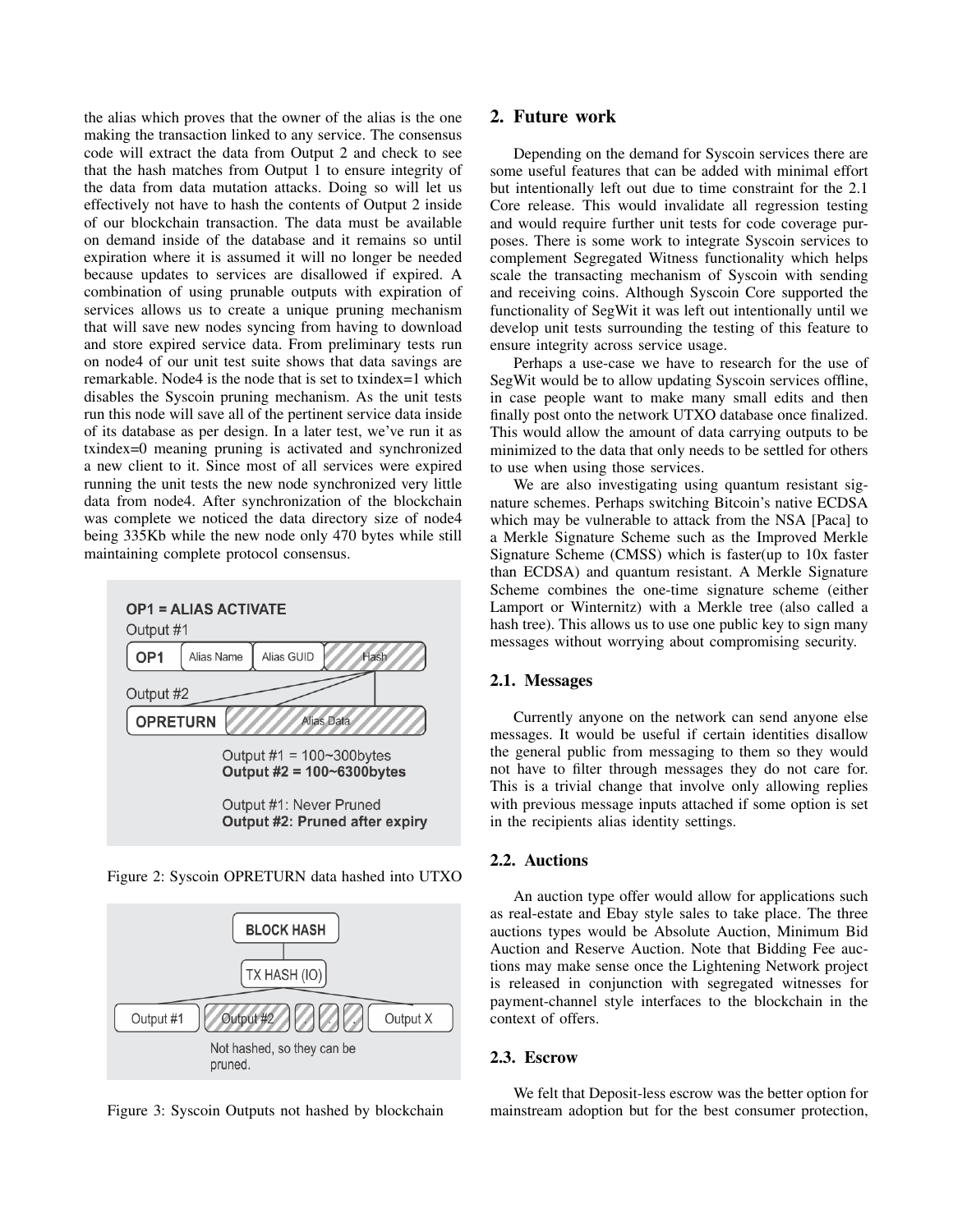double-deposit escrow (DDE) may offer more piece of mind to both sides of the party who wish not to rely on arbiters even with positive feedback. This type of escrow requires some upfront deposit of funds which may or may not be destroyed on contractual disagreement. Because of this it offers incentive for both sides of the party to complete the agreement under mutual agreement. However it does take away incentive to use it because it requires upfront deposits. It also would not work without some sort of time-bomb extension so that funds aren't destroyed inadvertently by absent stakeholders. This complicates the design and we felt that simpler is better in regards to escrow especially since feedback becomes helpful with arbitrated escrow. It may be useful for mid-valued transactions that offer better value of security. DDE can simply be an option for escrow and can be added as desired if the market shows demand for it. Allowing any other crypto-currency to be able to use the escrow service along with payment options through the offer service is also something to look at and do an analysis on based on the volume and demand of some coins as they move up the ranks. With the flexible design of Syscoin escrow it makes it fairly trivial to support other coins, especially those that share the same private key format as Syscoin (like Bitcoin and ZCash taddr's do).

#### 2.4. Aliases

Alias identities can make use from wallet-less transactions that allow payments and updates to service to take place without the need for users to have access to their wallet. This may make sense in shared key environments where the user may wish to login (with their alias identity password) to a portal managed by an identity or certificate issuer and the user may use Alias Authentication to prove ownership of an identity and use their Alias Balance to send a sign a spending transaction. There is more information on this in the Syscoin Use-Case paper under Future Use-Cases.

#### 2.5. Certificates

Using torrent trackers and other P2P style hosted data source is something to research as it will allow for scaling certificate data above the limits of 1KB of data for private encrypted information while maintaining security through the network. Storing data can be encrypted to the public key of the certificate owner which is the alias identity it is assigned to. This way data can be hosted in public rather than on private servers that are maintained with rigorous security to avoid breach of access.

### 3. Specs

There is a 888 million maximum coin limit. 1 minute block time. Proof-of-work SHA-256 merge mineable (majority of network security coming from Bitcoin). Syscoin 2.0 had a block reward of 54.13. Syscoin 2.1 which was released on December 18, 2016 represents a "halving" event in block rewards reducing them to 16.39 per block (a reduction of 330 percent).

The mining rewards, designed to be gradual and smooth, end at about 800 million coins (block 24177646 will happen near year 2052) and thereafter supply is inflated via the Syscoin mechanism design of the inflation/deflation system assuming services are in high demand. As described in section 1.5.1 if the number of Syscoin service transactions is 5 or less the mining algorithm will burn the service fees and above 5 will start to inflate the fees to the supply and give to the miners. This way the supply can accommodate high demand for usage on the network without relying entirely on traditional fees for miner incentive to produce blocks honestly. Currently the block size being 1MB and maximum service data size being about 6300 bytes it will equate to roughly 158 services per block possible at full block capacity. Since blocks are produced every minute that works out to 2.6 transactions per second (TPS). If SegWit or Lightning Networks improve the TPS such that it becomes 100 TPS or more, we may have meaningful inflation statistics that affect the network supply in a noticeable manner. At current rates the inflation or deflation produces using the algorithm remains negligible until future innovation allows the design to be complete. For now the total usable supply as described by the miners will be 800 million with possibility of future expansion up to 888 million once we are able to improve the transactions per second of Syscoin services. SegWit will be possible upon the Syscoin 2.1.2 release.

| <b>MINING SCHEDULE</b> |                      |                     |                      |
|------------------------|----------------------|---------------------|----------------------|
| <b>Block Height</b>    | <b>Mining Reward</b> | <b>Block Height</b> | <b>Mining Reward</b> |
| < 525601               | 16.39                | 13140025            | 10.33                |
| 1051202                | 16.63                | 13665626            | 10.4                 |
| 1576803                | 16.88                | 14191227            | 10.48                |
| 2102404                | 17.14                | 14716828            | 10.56                |
| 2628005                | 17.39                | 15242429            | 10.64                |
| 3153606                | 17.65                | 15768030            | 10.72                |
| 3679207                | 17.92                | 16293631            | 10.8                 |
| 4204808                | 9.09                 | 16819232            | 10.88                |
| 4730409                | 9.16                 | 17344833            | 10.96                |
| 5256010                | 9.23                 | 17870434            | 11.04                |
| 5781611                | 9.3                  | 18396035            | 11.13                |
| 6307212                | 9.37                 | 18921636            | 11.21                |
| 6832813                | 9.44                 | 19447237            | 11.29                |
| 7358414                | 9.51                 | 19972838            | 11.38                |
| 7884015                | 9.58                 | 20498439            | 11.46                |
| 8409616                | 9.65                 | 21024040            | 11.55                |
| 8935217                | 9.73                 | 21549641            | 11.64                |
| 9460818                | 9.8                  | 22075242            | 11.72                |
| 9986419                | 9.87                 | 22600843            | 11.82                |
| 10512020               | 9.95                 | 23126444            | 11.9                 |
| 11037621               | 10.02                | 23652045            | 11.99                |
| 11563222               | 10.1                 | 24177646            | 12.08                |
| 12088823               | 10.17                |                     |                      |
| 12614424               | 10.25                |                     |                      |

Figure 4: Syscoin mining schedule